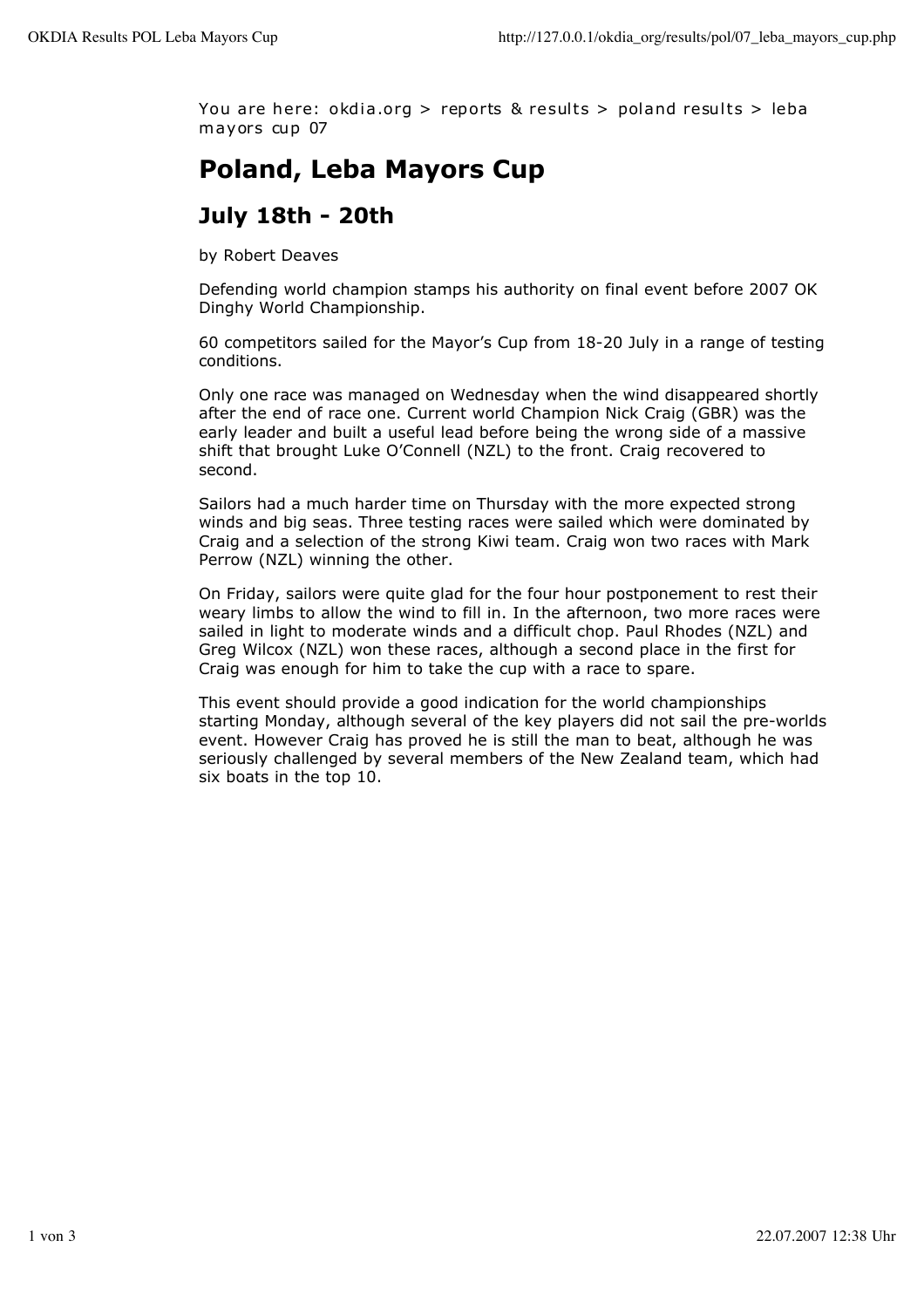| <b>Results</b> |                 |                        |                |                |                |             |                |                |       |
|----------------|-----------------|------------------------|----------------|----------------|----------------|-------------|----------------|----------------|-------|
| Pos            | Sailno.         | Name                   | R <sub>1</sub> | R <sub>2</sub> | R <sub>3</sub> | R4          | R <sub>5</sub> | R <sub>6</sub> | Tot-1 |
| 1              | GBR-2116        | Craig, Nick            | 2              | 1              | 6              | 1           | 2              | 5              | 11.0  |
| 2              | <b>NZL-502</b>  | Purdie, Karl           | 3              | 2              | 2              | $\pm\Theta$ | 3              | 6              | 16.0  |
| 3              | NZL-517         | Rhodes, Paul           | 6              | 구              | 3              | 6           | 1              | 3              | 19.0  |
| 4              | <b>NZL-527</b>  | Perrow, Mark           | 8              | 4              | 1              | 2           | و              | 8              | 23.0  |
| 5              | <b>NZL-522</b>  | Wilcox, Greg           | 4              | 6              | 5              | 8           | 10             | 1              | 24.0  |
| 6              | DEN-1364        | Lindhardtsen, Jorgen   | 5              | 3              | 4              | 5           | ₩              | 9              | 26.0  |
| 7              | <b>NZL-524</b>  | Stechmann, Matt        | 7              | 5              | 8              | 4           | 7              | 4              | 27.0  |
| 8              | <b>NZL-525</b>  | Mcdowell, Steve        | 12             | ₩              | 13             | 3           | $\overline{4}$ | 2              | 34.0  |
| 9              | GBR-2118        | Curtis, Terry          | 9              | 8              | 10             | 11          | 8              | 50             | 46.0  |
| 10             | GBR-2119        | Deaves, Robert         | ₩              | 15             | 12             | 13          | 12             | 17             | 69.0  |
| 11             | <b>DEN-1324</b> | Teglers, Bo            | 16             | 12             | 14             | 17          | 30.            | 13             | 72.0  |
| 12             | <b>POL-16</b>   | Jarocki, Marek         | 10             | 18             | 16             | 15          | 14             | 子              | 73.0  |
| 13             | DEN-1340        | Olsen, Christian       | <b>DHC</b>     | 14             | 15             | 14          | 25             | 7              | 75.0  |
| 14             | <b>GER-717</b>  | Gronholz, Oliver       | 11             | 10             | 9              | <b>DNF</b>  | 34             | 12             | 76.0  |
| 15             | <b>NZL-523</b>  | Porebski, Joseph       | 14             | <b>DHE</b>     | 17             | 7           | 20             | 19             | 77.0  |
| 16             | <b>NZL-474</b>  | O'Connell, Luke        | 1              | 13             | <del>31</del>  | 16          | 21             | 27             | 78.0  |
| 17             | <b>DEN-1335</b> | Johansen, Mogens       | 15             | 28             | 26             | <b>DVE</b>  | 6              | 15             | 90.0  |
| 18             | NZL-497         | Pryce, Trent           | æ              | 17             | 22             | 19          | 16             | 18             | 92.0  |
| 19             | POL-1           | Gaj, Tomasz            | 25             | OCS            | 18             | 9           | 11             | 31             | 94.0  |
| 20             | <b>GER-656</b>  | Pich, Andreas          | 18             | 19             | 20             | ₩           | 22             | 16             | 95.0  |
| 21             | GBR-2084        | Meadowcroft, John      | 29             | 26             | 19             | 12          | 19             | 24             | 100.0 |
| 22             | GER-665         | Stephan, Peter         | 13             | 22             | 29             | 21          | 23             | 子              | 108.0 |
| 23             | GBR-2117        | Scoles, Alex           | $20\,$         | OCS            | 25             | 20          | 15             | 29             | 109.0 |
| 24             | POL-5           | Kras, Dariusz          | 21             | 23             | ₩              | 23          | 24             | 26             | 117.0 |
| 25             | <b>NZL-515</b>  | Wilde, Mike            | 26             | 27             | 27             | <b>DNF</b>  | 28             | 11             | 119.0 |
| 26             | SWE-2767        | Hansson-Mild, Thomas   | 28             | 16             | 11             | <b>DNF</b>  | 5              | <b>OCS</b>     | 121.0 |
| 27             | GBR-2085        | Waldron, Gavin         | 35             | 21             | 21             | 18          | 40             | 32             | 127.0 |
| 28             | GER-726         | Sylvester, Jorg        | 27             | ₩              | 24             | 28          | 26             | 28             | 133.0 |
| 29             | GBR-2105        | Harris, Ian            | 39             | 32             | 28             | <b>DVE</b>  | 13             | 23             | 135.0 |
| 30             | GER-731         | Glas, Thomas           | <b>DNF</b>     | $11\,$         | 23             | <b>DNF</b>  | 29             | 14             | 138.0 |
| 31             | DEN-1339        | Borup, Jonas           | <b>DHC</b>     | 25             | 32             | 25          | 27             | 30             | 139.0 |
| 32             | GER-693         | Von Zimmermann, Martin | <b>DNF</b>     | 9              | 7              | <b>DNF</b>  | DNF            | 10             | 148.0 |
| 33             | GER-699         | Hoffman, Juliane       | 19             | 33             | 36             | 30          | 35             | 40             | 153.0 |
| 34             | <b>POL-27</b>   | Kania, Jakub           | 24             | 31             | <b>DNF</b>     | <b>DNF</b>  | 17             | 21             | 154.0 |
| 35             | <b>POL-47</b>   | Przybysz, Bartosz      | 34             | 37             | <b>DVE</b>     | 27          | 32             | 34             | 164.0 |
| 36             | <b>POL-44</b>   | Drozdzik, Radek        | 31             | 30             | 33             | <b>DNF</b>  | 36             | 37             | 167.0 |